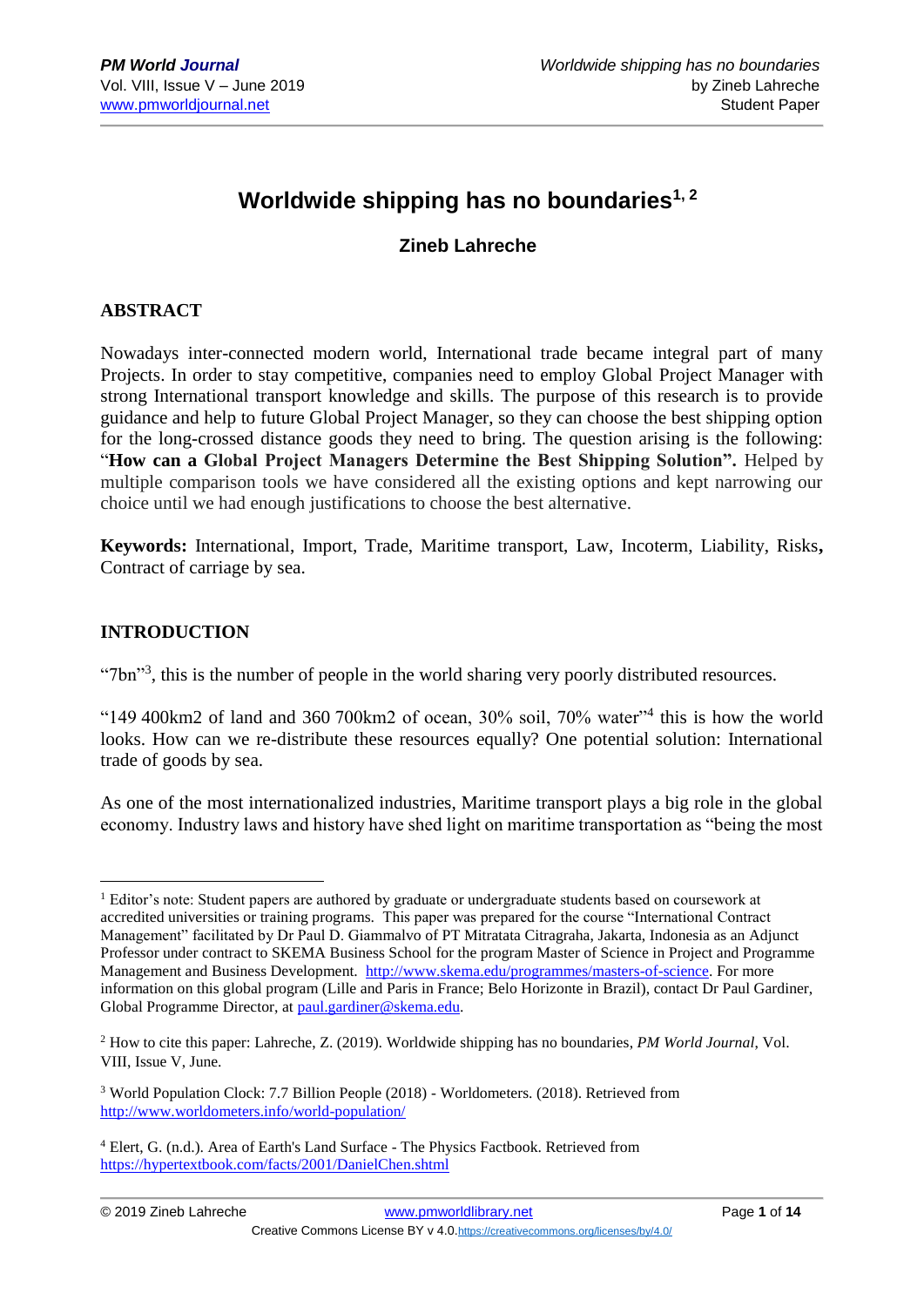predominant mode of transportation"<sup>5</sup>. Indeed, overland transportation has proven to be "slower, more costly and dangerous"<sup>6</sup>.

Moreover, the fact that countries are not self-sufficient (meaning they cannot avoid penuries, high costs and other issues), makes import a need for the economy. Indeed, many domestic markets suffer from a lack of goods and services that might be abundantly available in other markets and at lower prices. Today's globalization requires project managers to be able to bring goods and services from different countries to a single market. Import facilitates that while also saving time, money and energy.

Now let's assume a Project Manager running a big Project in a remote African area needs to bring some bulky goods from another continent to achieve its project. For that he will need to undertake an import operation. To do so the Global Project Manager needs to conclude an agreement with the foreign supplier which is the contract.

Carriage's contracts can come in various shapes and some of them might fit better others for a specific project. In Import and export operation's legal frame we find sales contracts and transport contracts. The sales contract goal of negotiations is to reach an agreement which materializes the agreement determining the rights and obligations of the parties. This agreement facilitates the management of disputes related to the wrong interpretation of different legal systems and languages.

The sales contract must therefore be carefully prepared: it is concluded between 2 (natural or legal) persons located in different countries - the buyer and the seller - and come to finalize the negotiation.

There are infinite declinations of contract but all of them must include the selected MODE OF TRANSPORT as well as the applicable INCOTERM rule chosen.

"The Incoterms or International Commercial Terms represent a serie of 11 pre-defined commercial terms relating to contractual sales practices"<sup>7</sup>. "They are regularly incorporated into sales contracts worldwide and widely used in international commercial transactions or procurement processes"<sup>8</sup>.

"These rules and policies communicate the tasks, costs, and risks associated with international transportation for a smooth delivery of goods"<sup>9</sup>. Some of them are designed for carriage by sea, others can fit any mode of transport.

1

<sup>5</sup> Transportation Modes, Modal Competition and Modal Shift. (2018, August 10). Retrieved from [https://transportgeography.org/?page\\_id=1731](https://transportgeography.org/?page_id=1731)

 $6$  Methods of international transport. (2016, 13). Retrieved from http://www.exportiamo.it/areetematiche/12950/methods-of-international-transport/

<sup>7</sup> INCOTERMS 2010: ICC OFFICIAL RULES FOR THE INTERPRETATION OF TRADE TERMS. (n.d.). Retrieved from<https://www.searates.com/reference/incoterms/>

<sup>8</sup> Incoterms® rules 2010 - ICC - International Chamber of Commerce. (n.d.). Retrieved from <https://iccwbo.org/resources-for-business/incoterms-rules/incoterms-rules-2010/>

<sup>9</sup> INCOTERMS 2010: ICC OFFICIAL RULES FOR THE INTERPRETATION OF TRADE TERMS. (n.d.). Retrieved from<https://www.searates.com/reference/incoterms/>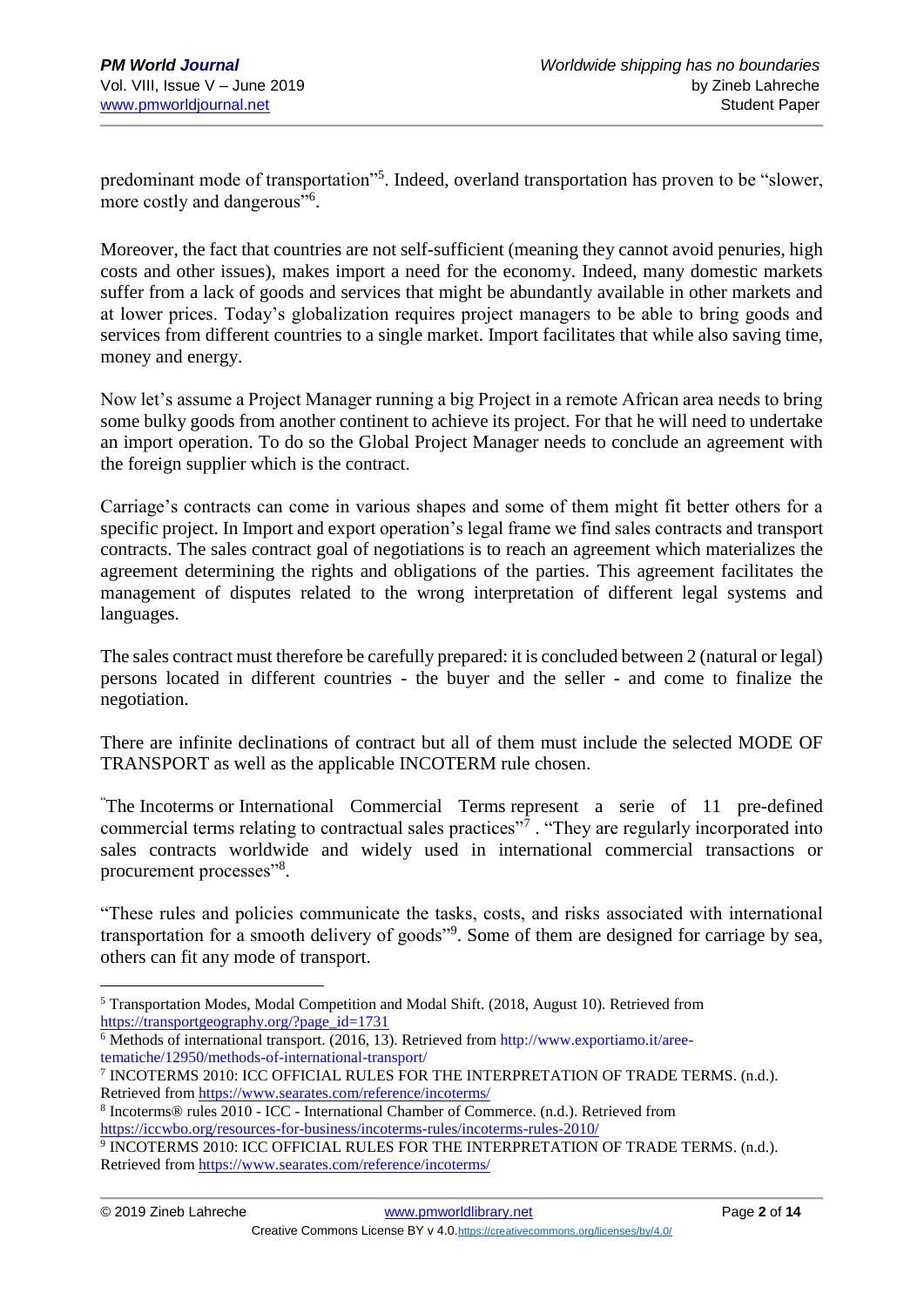Considering the previous considerations, a question arises: Under which mode of transport should a Global Project Manager procures himself goods for his project?

In order to find our answers, we will look into the best and safest ways to ship voluminous goods across the sea (long distance) in accordance to international laws and legislations and find out how can a project manager optimize its import operation.

## **METHODOLOGY**

## **STEP 1 - PROBLEM STATEMENTS**

A fishbone diagram can help us visualize the potential causes of the problem in order to recognize its root causes (provenance).

#### **Fishbone Diagram**: By author

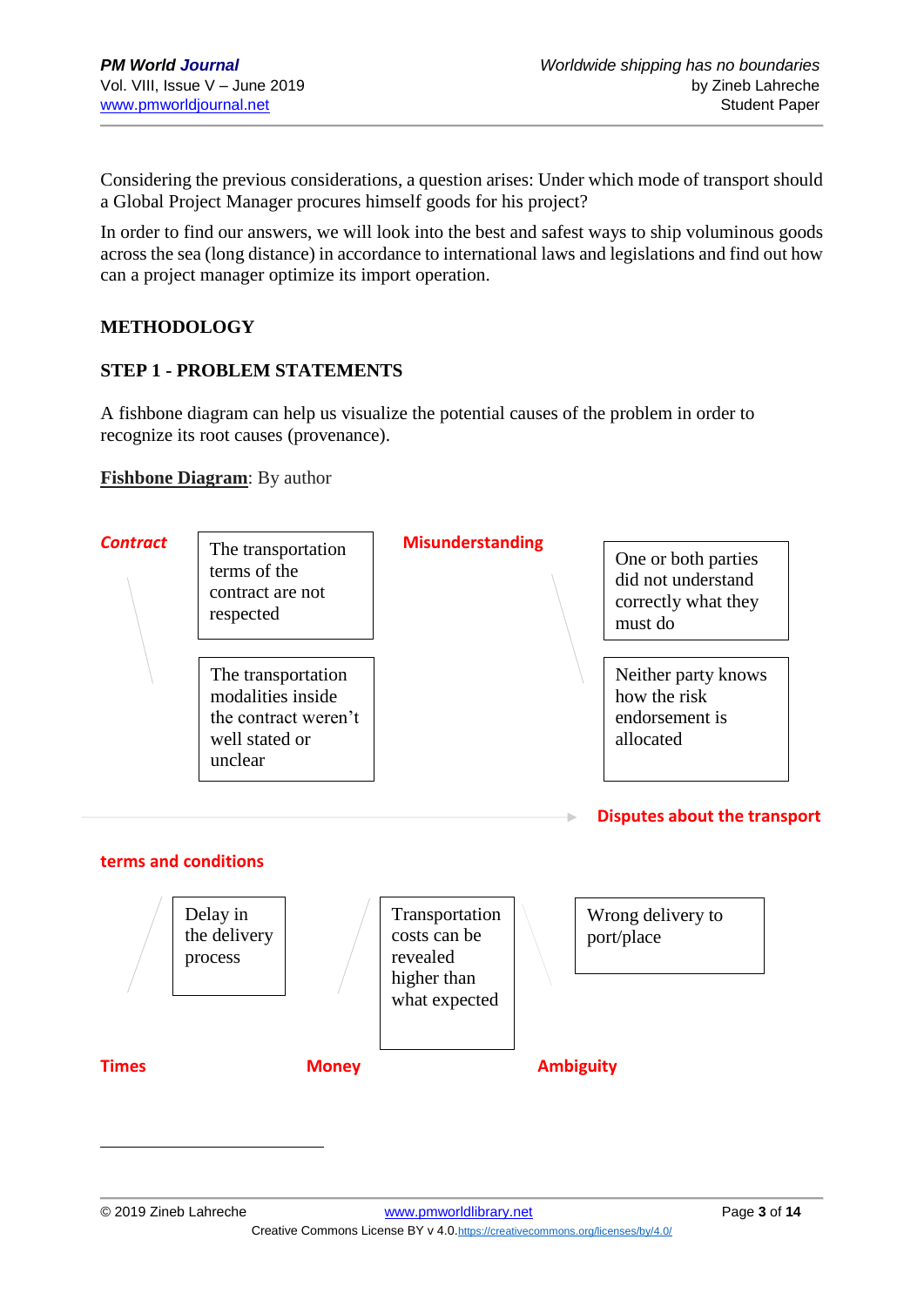This paper addresses a very specific situation. Different modes of transport are associated with different business settings. The purpose of this research is to answer the following questions:

- How can a Global Project Managers Determine the Best Shipping Solution?
- In accordance to the context (long distance crossed + voluminous goods) what is the best mode of transport?

## **STEP 2 –FEASIBLE ALTERNATIVES SOLUTIONS AND ATTRIBUTES**

- Feasible alternatives solutions:
	- "Ship by Air"  $10$
	- "Ship by Road"<sup>11</sup>
	- "Ship by Rails" <sup>12</sup>
	- "Ship by Sea" 13
	- "Ship by some Combination" (air, road, rails, sea)  $14$

## Attributes to measure, assess or evaluate each alternative

In this research we are focusing on the GLOBAL project manager who sometimes need to achieve goods from continents to others, especially for projects located at remote sites.

To compare and analyze these alternatives, the following attributes will be used:

- "Optimization of the time of delivery" <sup>15</sup>
- "Road networks in international exchanges"<sup>16</sup>
- "Optimization of the transport cost"<sup>17</sup>

1

<sup>&</sup>lt;sup>10</sup> Freight Facts & Figures 2017 - Chapter 2: Freight Moved in Domestic and International Trade | Bureau of Transportation Statistics. (2017, November 15). Retrieved from [https://www.bts.gov/bts-publications/freight-facts](https://www.bts.gov/bts-publications/freight-facts-and-figures/freight-facts-figures-2017-chapter-2-freight-moved)[and-figures/freight-facts-figures-2017-chapter-2-freight-moved](https://www.bts.gov/bts-publications/freight-facts-and-figures/freight-facts-figures-2017-chapter-2-freight-moved)

<sup>&</sup>lt;sup>11</sup> Freight Facts & Figures 2017 - Chapter 2: Freight Moved in Domestic and International Trade | Bureau of Transportation Statistics. (2017, November 15). Retrieved from [https://www.bts.gov/bts-publications/freight-facts](https://www.bts.gov/bts-publications/freight-facts-and-figures/freight-facts-figures-2017-chapter-2-freight-moved)[and-figures/freight-facts-figures-2017-chapter-2-freight-moved](https://www.bts.gov/bts-publications/freight-facts-and-figures/freight-facts-figures-2017-chapter-2-freight-moved)

<sup>&</sup>lt;sup>12</sup> Freight Facts & Figures 2017 - Chapter 2: Freight Moved in Domestic and International Trade | Bureau of Transportation Statistics. (2017, November 15). Retrieved from [https://www.bts.gov/bts-publications/freight-facts](https://www.bts.gov/bts-publications/freight-facts-and-figures/freight-facts-figures-2017-chapter-2-freight-moved)[and-figures/freight-facts-figures-2017-chapter-2-freight-moved](https://www.bts.gov/bts-publications/freight-facts-and-figures/freight-facts-figures-2017-chapter-2-freight-moved)

<sup>&</sup>lt;sup>13</sup> Freight Facts & Figures 2017 - Chapter 2: Freight Moved in Domestic and International Trade | Bureau of Transportation Statistics. (2017, November 15). Retrieved from [https://www.bts.gov/bts-publications/freight-facts](https://www.bts.gov/bts-publications/freight-facts-and-figures/freight-facts-figures-2017-chapter-2-freight-moved)[and-figures/freight-facts-figures-2017-chapter-2-freight-moved](https://www.bts.gov/bts-publications/freight-facts-and-figures/freight-facts-figures-2017-chapter-2-freight-moved)

<sup>&</sup>lt;sup>14</sup> Freight Facts & Figures 2017 - Chapter 2: Freight Moved in Domestic and International Trade | Bureau of Transportation Statistics. (2017, November 15). Retrieved from [https://www.bts.gov/bts-publications/freight-facts](https://www.bts.gov/bts-publications/freight-facts-and-figures/freight-facts-figures-2017-chapter-2-freight-moved)[and-figures/freight-facts-figures-2017-chapter-2-freight-moved](https://www.bts.gov/bts-publications/freight-facts-and-figures/freight-facts-figures-2017-chapter-2-freight-moved)

<sup>&</sup>lt;sup>15</sup> Methods of international transport. (2016, 13). Retrieved from [http://www.exportiamo.it/aree](http://www.exportiamo.it/aree-tematiche/12950/methods-of-international-transport/)[tematiche/12950/methods-of-international-transport/](http://www.exportiamo.it/aree-tematiche/12950/methods-of-international-transport/)

<sup>&</sup>lt;sup>16</sup> Methods of international transport. (2016, 13). Retrieved from [http://www.exportiamo.it/aree](http://www.exportiamo.it/aree-tematiche/12950/methods-of-international-transport/)[tematiche/12950/methods-of-international-transport/](http://www.exportiamo.it/aree-tematiche/12950/methods-of-international-transport/)

<sup>17</sup> What is a MOQ? (2009, October 4). Retrieved from<https://www.salehoo.com/blog/what-is-a-moq>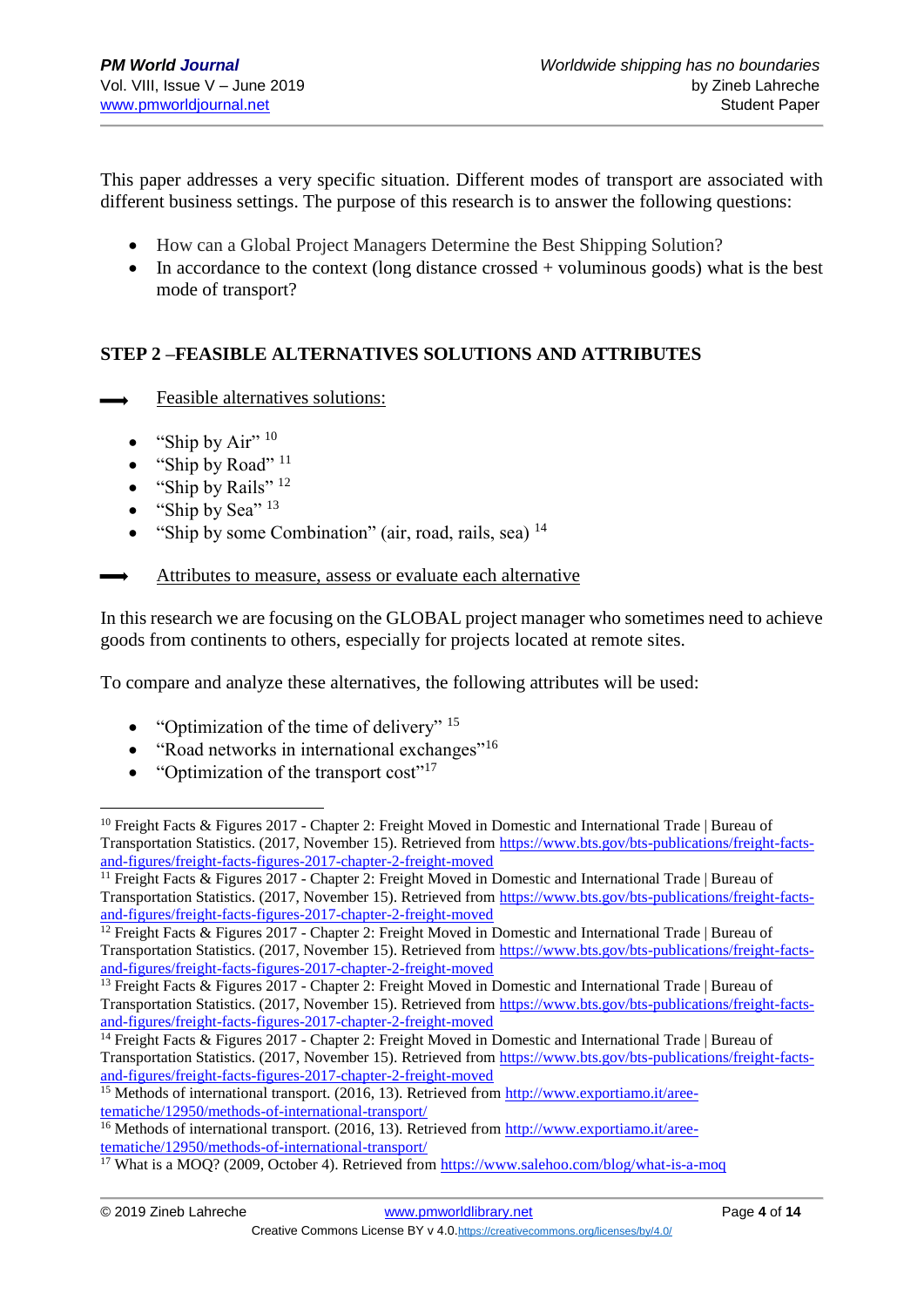- "Convenience in terms of full container MOO"<sup>18</sup> (Minimum Order Quantity)
- "Number of pallets/Volume available"<sup>19</sup>
- "Free time"<sup>20</sup> (Time you have to pick up your goods at the delivery place/port before you need to pay charges: storage and parking)
- "Safety of the goods Packaging"<sup>21</sup> (How is it wrap in the vehicle. Ex: in sea transportation we use containers)

## **STEP 3 – DEVELOPMENT OF THE FEASIBLE ALTERNATIVES SOLUTIONS**

Shipping options comparative table: -By author

| Air transport for international trade                                                                       | Road transport for international trade                              |
|-------------------------------------------------------------------------------------------------------------|---------------------------------------------------------------------|
| <b>ADVANTAGES</b>                                                                                           | <b>ADVANTAGES</b>                                                   |
| "Deliver items quickly over long"<br>$\overline{\phantom{a}}$                                               | "Can be the most flexible option" <sup>25</sup>                     |
| distances" $22$                                                                                             | "Quick" <sup>26</sup>                                               |
| "Give high levels of security for sensitive"<br>$\blacksquare$                                              | "Low cost" $27$                                                     |
| items" $23$                                                                                                 | "Extensive road networks" <sup>28</sup><br>$\overline{\phantom{0}}$ |
| "Feats for high added value products" <sup>24</sup><br>$\overline{\phantom{a}}$                             | "the only way to provide door-to-door"<br>Ξ.<br>transportation" 29  |
| INCONVENIANTS                                                                                               | <b>INCONVENIANTS</b>                                                |
| - "Higher costs than other options" <sup>30</sup>                                                           | - "Long distances overland can take more"<br>$time$ <sup>33</sup>   |
| <sup>18</sup> Methods of international transport. (2016, 13). Retrieved from http://www.exportiamo.it/aree- |                                                                     |

[tematiche/12950/methods-of-international-transport/](http://www.exportiamo.it/aree-tematiche/12950/methods-of-international-transport/)

<https://www.theatlantic.com/international/archive/2013/08/shipping-industry-bigger-you-can-imagine/312253/> <sup>22</sup>Methods of international transport. (2016, 13). Retrieved from [http://www.exportiamo.it/aree](http://www.exportiamo.it/aree-tematiche/12950/methods-of-international-transport/)[tematiche/12950/methods-of-international-transport/](http://www.exportiamo.it/aree-tematiche/12950/methods-of-international-transport/)

 $24$  Quel mode de transport de marchandises choisir pour sa logistique ? (2018, February 13). Retrieved from <https://www.logismarket.fr/blog/modes-transport-marchandises/>

<sup>30</sup> Methods of international transport. (2016, 13). Retrieved fro[m http://www.exportiamo.it/aree](http://www.exportiamo.it/aree-tematiche/12950/methods-of-international-transport/)[tematiche/12950/methods-of-international-transport/](http://www.exportiamo.it/aree-tematiche/12950/methods-of-international-transport/)

<sup>&</sup>lt;sup>19</sup> ICS | Different Types of Ship in the World Merchant Fleet. (n.d.). Retrieved from [http://www.ics](http://www.ics-shipping.org/shipping-facts/shipping-and-world-trade/different-types-of-ship-in-the-world-merchant-fleet)[shipping.org/shipping-facts/shipping-and-world-trade/different-types-of-ship-in-the-world-merchant-fleet](http://www.ics-shipping.org/shipping-facts/shipping-and-world-trade/different-types-of-ship-in-the-world-merchant-fleet) <sup>20</sup> Levenson, E. (n.d.). Ten Legitimately Fascinating Facts About the Shipping Industry. Retrieved from <https://www.theatlantic.com/international/archive/2013/08/shipping-industry-bigger-you-can-imagine/312253/> <sup>21</sup> Levenson, E. (n.d.). Ten Legitimately Fascinating Facts About the Shipping Industry. Retrieved from

 $\frac{23}{23}$  Methods of international transport. (2016, 13). Retrieved from [http://www.exportiamo.it/aree](http://www.exportiamo.it/aree-tematiche/12950/methods-of-international-transport/)[tematiche/12950/methods-of-international-transport/](http://www.exportiamo.it/aree-tematiche/12950/methods-of-international-transport/)

<sup>&</sup>lt;sup>25</sup> Methods of international transport. (2016, 13). Retrieved from  $\frac{http://www.exportiamo.it/aree-1}{http://www.exportiamo.it/aree-1}$ [tematiche/12950/methods-of-international-transport/](http://www.exportiamo.it/aree-tematiche/12950/methods-of-international-transport/)

<sup>&</sup>lt;sup>26</sup> Methods of international transport. (2016, 13). Retrieved from [http://www.exportiamo.it/aree](http://www.exportiamo.it/aree-tematiche/12950/methods-of-international-transport/)[tematiche/12950/methods-of-international-transport/](http://www.exportiamo.it/aree-tematiche/12950/methods-of-international-transport/)

<sup>&</sup>lt;sup>27</sup> Methods of international transport. (2016, 13). Retrieved from [http://www.exportiamo.it/aree](http://www.exportiamo.it/aree-tematiche/12950/methods-of-international-transport/)[tematiche/12950/methods-of-international-transport/](http://www.exportiamo.it/aree-tematiche/12950/methods-of-international-transport/)

<sup>&</sup>lt;sup>28</sup> Methods of international transport. (2016, 13). Retrieved from [http://www.exportiamo.it/aree](http://www.exportiamo.it/aree-tematiche/12950/methods-of-international-transport/)[tematiche/12950/methods-of-international-transport/](http://www.exportiamo.it/aree-tematiche/12950/methods-of-international-transport/)

 $29$  Quel mode de transport de marchandises choisir pour sa logistique ? (2018, February 13). Retrieved from <https://www.logismarket.fr/blog/modes-transport-marchandises/>

Methods of international transport. (2016, 13). Retrieved from [http://www.exportiamo.it/aree](http://www.exportiamo.it/aree-tematiche/12950/methods-of-international-transport/)[tematiche/12950/methods-of-international-transport/](http://www.exportiamo.it/aree-tematiche/12950/methods-of-international-transport/)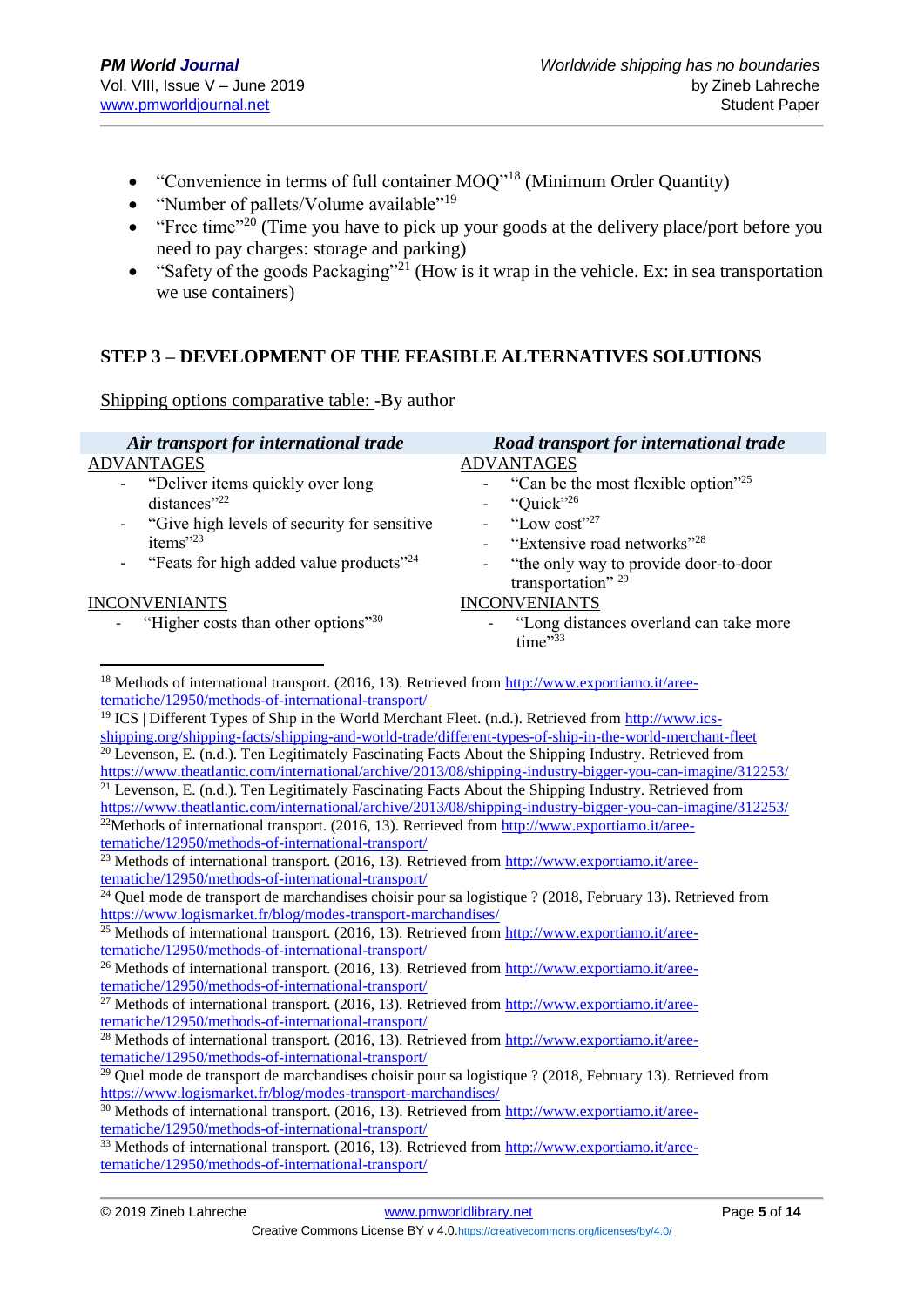- "Not suitable for all goods"<sup>31</sup>
- "Further transportation may be needed from the airport to the final destination"<sup>32</sup>

#### *Sea transport for international trade Ship by Rails* ADVANTAGES

- "Can transport the largest quantities" 36
- "Feats for long distance travels"<sup>37</sup>
- "Possibility to ship large volumes at low" costs"38
- "Shipping containers can also be used for further transportation by road or rail "39

#### INCONVENIANTS

1

- "Shipping by sea can be slower than other transport systems and bad weather can add further delays"<sup>44</sup>
- "Routes and timetables are usually inflexible"<sup>45</sup>
- "Further transportation overland might be needed to reach the final destination<sup>"46</sup>
- "There can be traffic delays and breakdowns"34
- "Here is the risk of goods being damaged, especially over long distances"<sup>35</sup>

#### ADVANTAGES

- "Cost-effective and efficient"<sup>40</sup>
- "Fast rail network throughout Europe"<sup>41</sup>
- "Environmentally friendly compared with other transport systems"<sup>42</sup>
- "One of the safer transport"<sup>43</sup>

#### INCONVENIANTS

- "Routes and timetables available can be inflexible, especially in remote regions"<sup>47</sup>
- "Can be more expensive than road transport",48
- "Further transportation may be needed from a rail depot to the final destination, increasing costs and affecting delivery schedules"<sup>49</sup>

 $38$  Methods of international transport. (2016, 13). Retrieved from [http://www.exportiamo.it/aree](http://www.exportiamo.it/aree-tematiche/12950/methods-of-international-transport/) $t$ ematiche/12950/methods-of-international-transport/<br> $\frac{39 \text{ Methods of intrematically}}{39 \text{ Methods of intrematically}}$ 

<sup>40</sup> Methods of international transport. (2016, 13). Retrieved from [http://www.exportiamo.it/aree](http://www.exportiamo.it/aree-tematiche/12950/methods-of-international-transport/)tematiche/12950/methods-of-international-transport<br>#1 Methods-of-international-transport

<sup>&</sup>lt;sup>31</sup> Methods of international transport. (2016, 13). Retrieved fro[m http://www.exportiamo.it/aree](http://www.exportiamo.it/aree-tematiche/12950/methods-of-international-transport/)[tematiche/12950/methods-of-international-transport/](http://www.exportiamo.it/aree-tematiche/12950/methods-of-international-transport/)

<sup>&</sup>lt;sup>32</sup> Methods of international transport. (2016, 13). Retrieved fro[m http://www.exportiamo.it/aree](http://www.exportiamo.it/aree-tematiche/12950/methods-of-international-transport/)[tematiche/12950/methods-of-international-transport/](http://www.exportiamo.it/aree-tematiche/12950/methods-of-international-transport/)

 $34$  Methods of international transport. (2016, 13). Retrieved from [http://www.exportiamo.it/aree](http://www.exportiamo.it/aree-tematiche/12950/methods-of-international-transport/)[tematiche/12950/methods-of-international-transport/](http://www.exportiamo.it/aree-tematiche/12950/methods-of-international-transport/)

 $35$  Methods of international transport. (2016, 13). Retrieved from [http://www.exportiamo.it/aree](http://www.exportiamo.it/aree-tematiche/12950/methods-of-international-transport/)[tematiche/12950/methods-of-international-transport/](http://www.exportiamo.it/aree-tematiche/12950/methods-of-international-transport/)

<sup>&</sup>lt;sup>36</sup> Methods of international transport. (2016, 13). Retrieved from [http://www.exportiamo.it/aree](http://www.exportiamo.it/aree-tematiche/12950/methods-of-international-transport/)[tematiche/12950/methods-of-international-transport/](http://www.exportiamo.it/aree-tematiche/12950/methods-of-international-transport/)

 $37$  Quel mode de transport de marchandises choisir pour sa logistique ? (2018, February 13). Retrieved from <https://www.logismarket.fr/blog/modes-transport-marchandises/>

<sup>39</sup> Methods of international transport. (2016, 13). Retrieved from [http://www.exportiamo.it/aree](http://www.exportiamo.it/aree-tematiche/12950/methods-of-international-transport/)[tematiche/12950/methods-of-international-transport/](http://www.exportiamo.it/aree-tematiche/12950/methods-of-international-transport/)

Methods of international transport. (2016, 13). Retrieved from [http://www.exportiamo.it/aree](http://www.exportiamo.it/aree-tematiche/12950/methods-of-international-transport/)[tematiche/12950/methods-of-international-transport/](http://www.exportiamo.it/aree-tematiche/12950/methods-of-international-transport/)

<sup>&</sup>lt;sup>42</sup> Methods of international transport. (2016, 13). Retrieved from  $\frac{http://www-exportiamo.it/aree-1}{http://www-exportiamo.it/aree-1}$ [tematiche/12950/methods-of-international-transport/](http://www.exportiamo.it/aree-tematiche/12950/methods-of-international-transport/)

<sup>&</sup>lt;sup>43</sup> Methods of international transport. (2016, 13). Retrieved from [http://www.exportiamo.it/aree](http://www.exportiamo.it/aree-tematiche/12950/methods-of-international-transport/)[tematiche/12950/methods-of-international-transport/](http://www.exportiamo.it/aree-tematiche/12950/methods-of-international-transport/)

<sup>&</sup>lt;sup>44</sup> Methods of international transport. (2016, 13). Retrieved from [http://www.exportiamo.it/aree](http://www.exportiamo.it/aree-tematiche/12950/methods-of-international-transport/)tematiche/12950/methods-of-international-transport<br>45 Mothods of international-transport

Methods of international transport. (2016, 13). Retrieved from [http://www.exportiamo.it/aree](http://www.exportiamo.it/aree-tematiche/12950/methods-of-international-transport/)[tematiche/12950/methods-of-international-transport/](http://www.exportiamo.it/aree-tematiche/12950/methods-of-international-transport/)

<sup>&</sup>lt;sup>46</sup> Methods of international transport. (2016, 13). Retrieved from [http://www.exportiamo.it/aree](http://www.exportiamo.it/aree-tematiche/12950/methods-of-international-transport/)tematiche/12950/methods-of-international-transport<br>
<sup>47</sup> Methods of international-transport

Methods of international transport. (2016, 13). Retrieved from [http://www.exportiamo.it/aree](http://www.exportiamo.it/aree-tematiche/12950/methods-of-international-transport/)tematiche/12950/methods-of-international-transport

Methods of international transport. (2016, 13). Retrieved from [http://www.exportiamo.it/aree](http://www.exportiamo.it/aree-tematiche/12950/methods-of-international-transport/)[tematiche/12950/methods-of-international-transport/](http://www.exportiamo.it/aree-tematiche/12950/methods-of-international-transport/)

<sup>&</sup>lt;sup>49</sup> Methods of international transport. (2016, 13). Retrieved from [http://www.exportiamo.it/aree](http://www.exportiamo.it/aree-tematiche/12950/methods-of-international-transport/)[tematiche/12950/methods-of-international-transport/](http://www.exportiamo.it/aree-tematiche/12950/methods-of-international-transport/)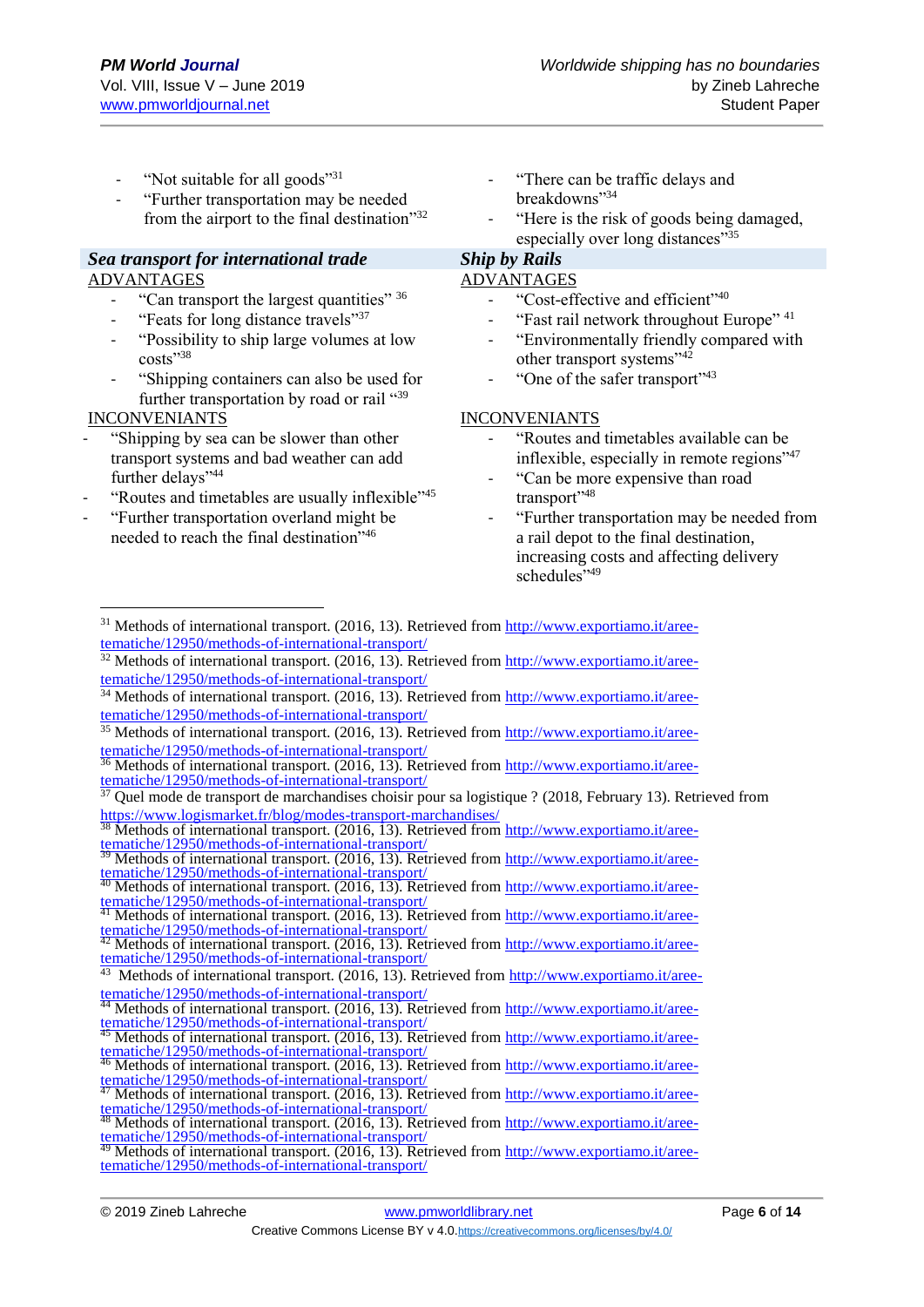## **STEP 4 – SELECTION CRITERIA**

In order to evaluate the alternatives mentioned above, we are going to use the Multi Attribute Decision Making (MADM) Process. This method allows us to assess the alternatives using the acceptance criteria also detailed above. We will grade the alternatives from 0 (low), 1 (medium) to 2 (high) and will use the red and green colors to highlight their positivity. Alternatives with a total score inferior to 8 will be rejected.

This considering the attributes we selected before. Remember we are looking at this from the perspective of a Global Project Manager who needs to bring long crossed distance goods and sometimes to remote areas.

|                                                  | Ship by Air                               | Ship by Road                              | Ship by Rails                                   | Ship by Sea                               | Ship by some<br>Combination of<br>$1 - 4$ |  |
|--------------------------------------------------|-------------------------------------------|-------------------------------------------|-------------------------------------------------|-------------------------------------------|-------------------------------------------|--|
| Road networks in<br>international<br>exchanges   | <b>BEST CHOICE</b>                        | <b>WORST</b><br><b>CHOICE</b><br>$\theta$ | <b>WORST</b><br><b>CHOICE</b><br>$\overline{0}$ | <b>BEST CHOICE</b>                        | <b>BEST CHOICE</b>                        |  |
| Optimization of the<br>time of delivery          | <b>BEST CHOICE</b>                        | <b>NEUTRAL</b><br><b>CHOICE</b>           | <b>NEUTRAL</b><br><b>CHOICE</b>                 | <b>WORST</b><br><b>CHOICE</b><br>$\Omega$ | <b>NEUTRAL</b><br><b>CHOICE</b>           |  |
| Optimization of the<br>transport cost            | <b>WORST</b><br><b>CHOICE</b><br>$\Omega$ | <b>NEUTRAL</b><br><b>CHOICE</b>           | <b>NEUTRAL</b><br><b>CHOICE</b>                 | <b>BEST CHOICE</b>                        | <b>NEUTRAL</b><br><b>CHOICE</b>           |  |
| Convenience in<br>terms of full<br>container MOQ | <b>BEST CHOICE</b><br>2                   | <b>BEST CHOICE</b><br>2                   | <b>BEST CHOICE</b><br>2                         | <b>NEUTRAL</b><br><b>CHOICE</b>           | <b>NEUTRAL</b><br><b>CHOICE</b>           |  |
| Number of<br>pallets/Volume<br>available         | <b>BEST CHOICE</b>                        | <b>WORST</b><br><b>CHOICE</b><br>$\Omega$ | <b>NEUTRAL</b><br><b>CHOICE</b>                 | <b>BEST CHOICE</b>                        | <b>NEUTRAL</b><br><b>CHOICE</b>           |  |
| Free time                                        | <b>WORST</b><br><b>CHOICE</b><br>$\theta$ | <b>NEUTRAL</b><br><b>CHOICE</b>           | <b>NEUTRAL</b><br><b>CHOICE</b>                 | <b>BEST CHOICE</b>                        | <b>NEUTRAL</b><br><b>CHOICE</b>           |  |
| Safety of the goods<br>Packaging                 | <b>WORST</b><br><b>CHOICE</b><br>$\Omega$ | <b>WORST</b><br><b>CHOICE</b><br>$\theta$ | <b>NEUTRAL</b><br><b>CHOICE</b>                 | <b>BEST CHOICE</b>                        | <b>BEST CHOICE</b>                        |  |
| <b>RESULTS</b>                                   | 8<br>Kept                                 | 5<br>Get rid of                           | Get rid of                                      | Kept                                      | 9<br>Kept                                 |  |

Multi Attribute Decision Making (MADM) Process: - By author

We agreed previously we would only select the feasible alternatives  $\geq$  = 8 so we eliminate "Ship" by Road"(5) and "Ship by Rails"(7) which are all <8 and we narrow down our choices to "Ship by air" (8), "Ship by sea" (10) and "Ship by some Combination " (9) which are  $>8$ .

1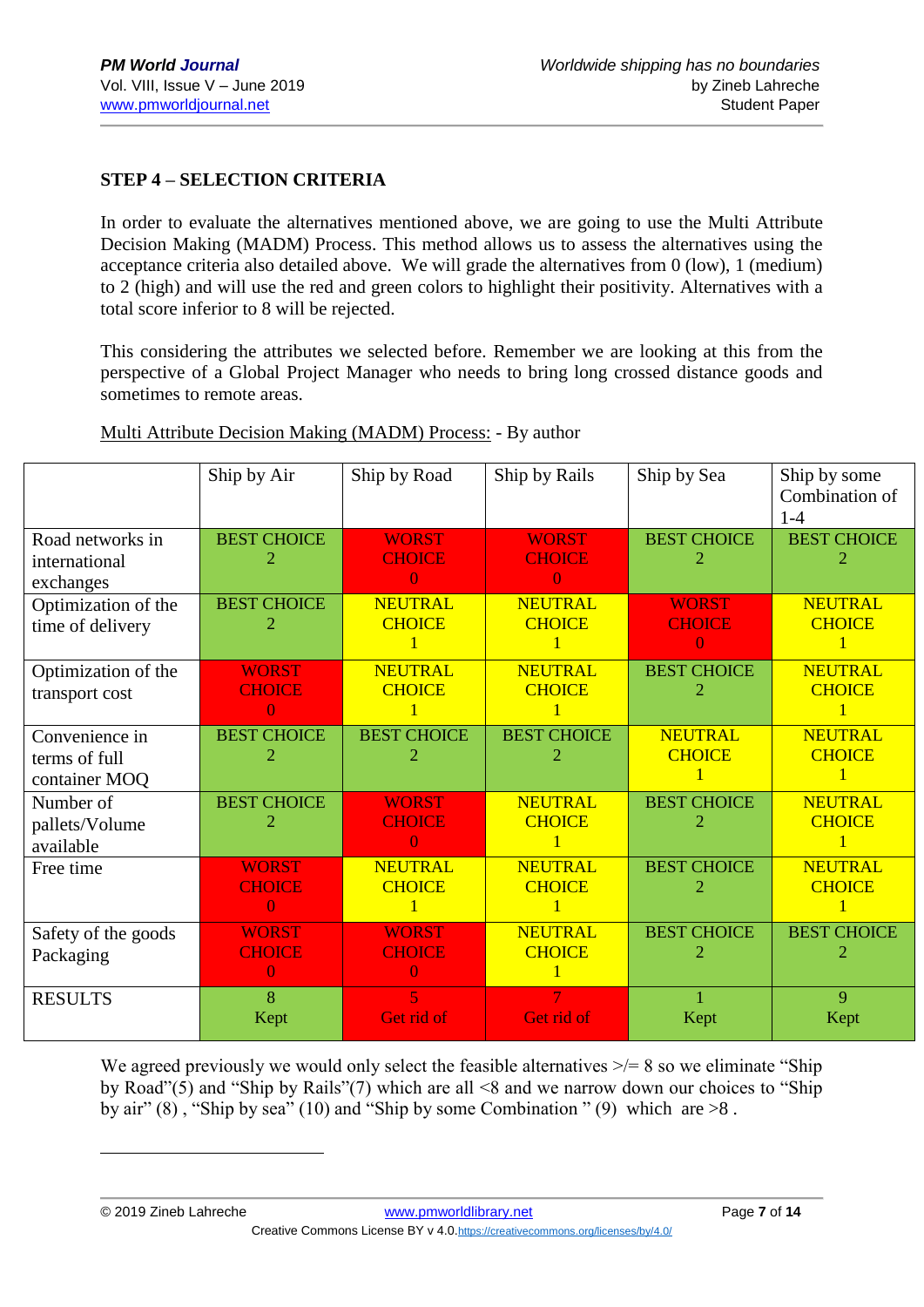## **FINDINGS**

## **STEP 5: ANALYSE OF THE TWO LAST ALTERNATIVES**

Among the questions relating to the material organization of international transport, Global Project Manager "must take into account the nature of products, quantity, urgency, distance, geographical location"<sup>50</sup>. All these elements will make it possible to determine accessibility conditions.

In this case we are considering a Global Project Manager who needs to bring large quantity of voluminous goods from a continent to another. Since Projects are planned way in advances with a good organization there is normally no time pressure for him.

At the end of STEP 4 we have decided to eliminate 2 alternatives and we kept 3. Between the two left "Ship by Air", "Ship by Sea" and "Ship by some Combination" we need to determine which one is the most adequate for our Global Project Manager.

In order to find our answer, we'll be helped by the "Compensatory Model Technique 2: Additive Weighting Technique". The aim here is to compare the two-last feasible solution. In relation with the Multi Attribute Decision Making Table the grading statement will proportionally change from "Green, Yellow, Red" to "1, 2/3, 1/3".

| Attributes/Comparison                                         | <b>Ship by Air</b> | Ship by<br><b>Sea</b> | <b>Ship by some</b><br><b>Combination</b> |  |  |
|---------------------------------------------------------------|--------------------|-----------------------|-------------------------------------------|--|--|
| Road networks in international exchanges                      | 1                  |                       | 1                                         |  |  |
| Optimization of the time of delivery                          | 1                  | 0,33                  | 0,67                                      |  |  |
| Optimization of the transport cost                            | 0,33               | 0,67                  |                                           |  |  |
| Convenience in terms of full container MOQ                    | 1                  | 0,67                  | 0,67                                      |  |  |
| Number of pallets/Volume available                            | 1                  | 1                     | 1                                         |  |  |
| Free time (time to get the goods out: storage<br>and parking) | 0,33               | 1                     | 0,67                                      |  |  |
| Safety of the goods Packaging                                 | 0,33               | 1                     | 0,67                                      |  |  |
| TOTAL                                                         | 4,99               | 6                     | 5,35                                      |  |  |
| Neutral choice = $0,67$<br>Best Choice $= 1$                  |                    | Worst Choice = $0,33$ |                                           |  |  |

### **Figure 1: Additive relative technique:** – By author

1 <sup>50</sup> Retrieved from https://us.sagepub.com/sites/default/files/upm-binaries/79290\_Chapter\_8\_Supply\_Chain\_Design\_and\_Location\_Planning.pdf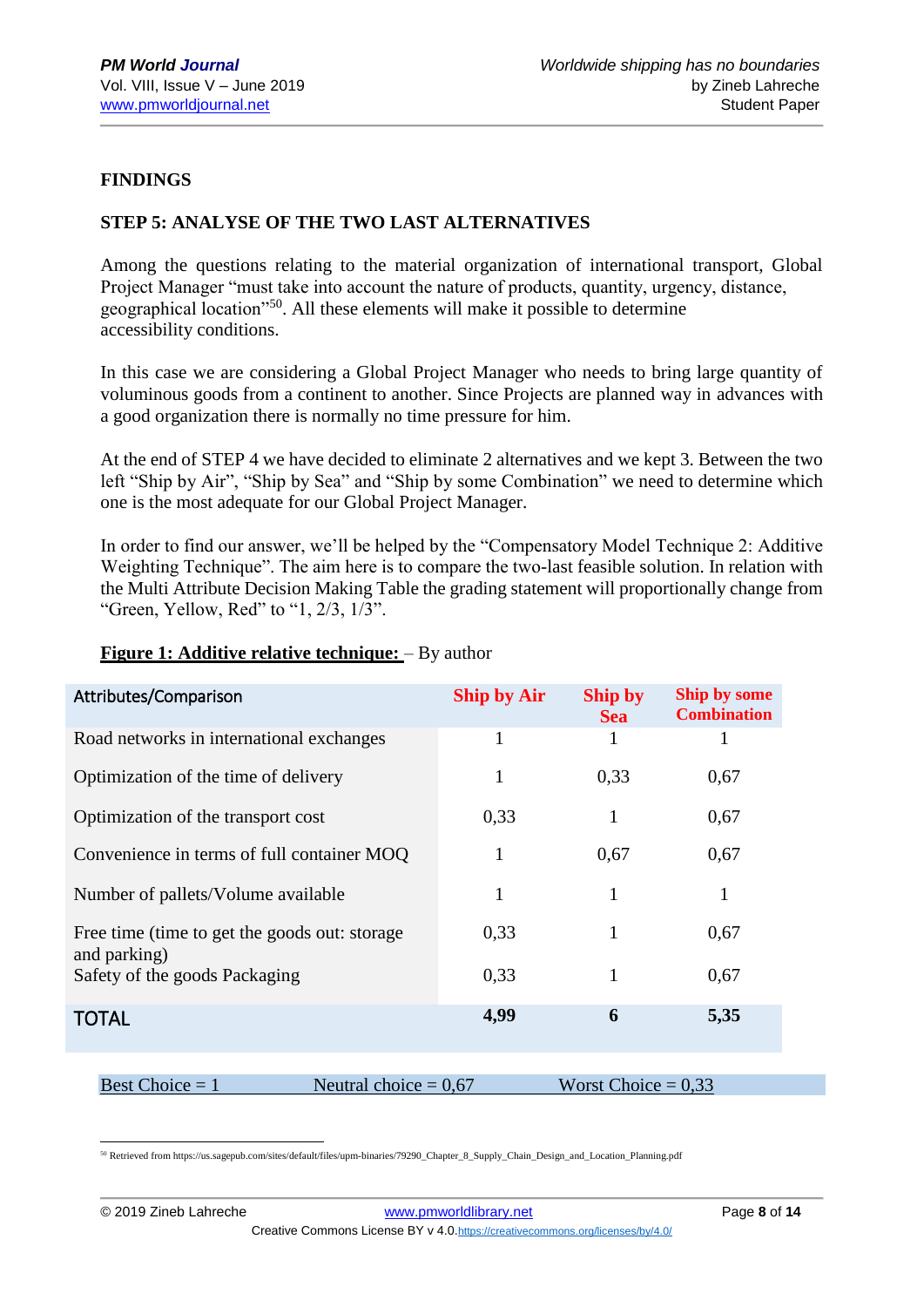After building the Additive relative technique table to grade the attributes we now need to rank them. To do so we are now going to use the "Non-Compensatory Model technique 3: Pair wise Analysis"". This comparison will help us rank them from the less important to the most relevant.

|                                                  | Road<br>networks in<br>international<br>exchanges | Optimization<br>of the time of<br>delivery | Optimization<br>of the<br>transport cost | Convenience<br>in terms of<br>full container<br><b>MOK</b> | Number of<br>pallets/Volume<br>available | Free time        | Safety of the<br>goods<br>Packaging | <b>Total</b>            | <b>Ordinal Ranking</b> |
|--------------------------------------------------|---------------------------------------------------|--------------------------------------------|------------------------------------------|------------------------------------------------------------|------------------------------------------|------------------|-------------------------------------|-------------------------|------------------------|
| Road networks<br>in international<br>exchanges   |                                                   | 1                                          | $\mathbf{1}$                             | $\mathbf{1}$                                               | $\mathbf{1}$                             | $\mathbf{1}$     | $\mathbf{1}$                        | 6                       | 5th                    |
| Optimization<br>of the time of<br>delivery       | $\overline{0}$                                    |                                            | $\boldsymbol{0}$                         | $\boldsymbol{0}$                                           | $\boldsymbol{0}$                         | $\mathbf{1}$     | $\boldsymbol{0}$                    | $\mathbf{1}$            | 1 <sup>st</sup>        |
| Optimization<br>of the transport<br>cost         | $\boldsymbol{0}$                                  | $\mathbf{1}$                               |                                          | $\mathbf{1}$                                               | $\mathbf{1}$                             | $\mathbf{1}$     | $\mathbf{1}$                        | 5                       | 4th                    |
| Convenience<br>in terms of full<br>container MOQ | $\boldsymbol{0}$                                  | 1                                          | $\boldsymbol{0}$                         |                                                            | $\boldsymbol{0}$                         | $\boldsymbol{0}$ | $\boldsymbol{0}$                    | $\mathbf{1}$            | 1 <sup>st</sup>        |
| Number of<br>pallets/Volume<br>available         | $\boldsymbol{0}$                                  | 1                                          | $\boldsymbol{0}$                         | 1                                                          |                                          | $\mathbf{1}$     | $\mathbf{1}$                        | $\overline{\mathbf{4}}$ | 3rd                    |
| Free time                                        | $\boldsymbol{0}$                                  | $\boldsymbol{0}$                           | $\boldsymbol{0}$                         | $\mathbf{1}$                                               | $\boldsymbol{0}$                         |                  | $\mathbf{1}$                        | $\mathbf 2$             | 2nd                    |
| Safety of the<br>goods<br>Packaging              | $\boldsymbol{0}$                                  | $\mathbf{1}$                               | $\boldsymbol{0}$                         | $\mathbf{1}$                                               | $\boldsymbol{0}$                         | $\boldsymbol{0}$ |                                     | $\boldsymbol{2}$        | 2nd                    |
|                                                  |                                                   | 1: Row of the more important objective     |                                          |                                                            |                                          |                  |                                     |                         |                        |
|                                                  |                                                   |                                            |                                          |                                                            |                                          |                  |                                     |                         |                        |

## **Figure 2: Compensatory Model Technique 3: Pair wise analysis** -By author

0: Row of the less important objective

The result of the table gives us the following ranking – the highest number considered as the most important:

- 5 Road networks in international exchanges
- 4 Optimization of the transport cost
- 3 Number of pallets/Volume available
- 2 Free time / Safety of the goods Packaging
- 1- Convenience in terms of full container MOQ / Optimization of the time of delivery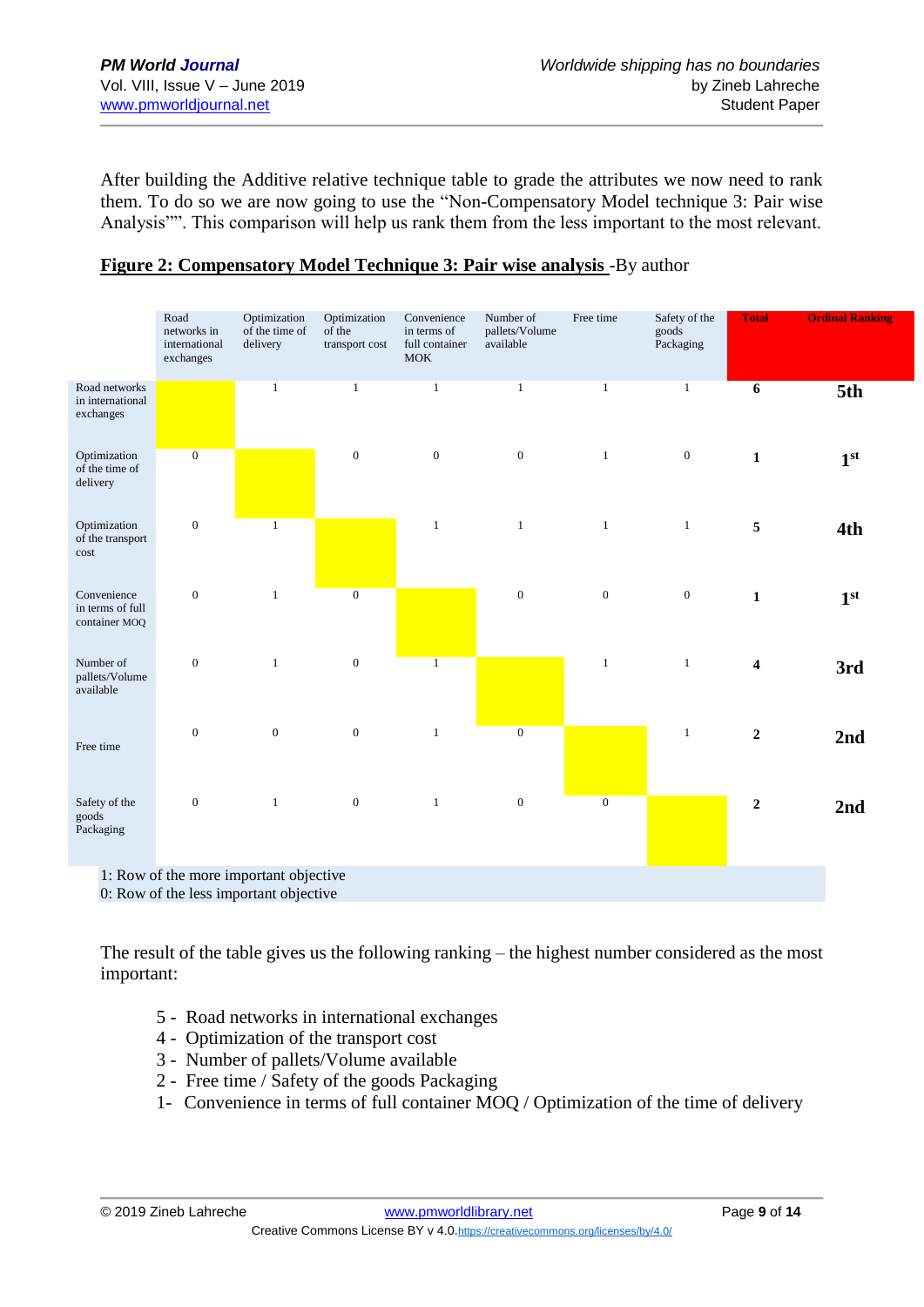This result is in accordance with the Global Project Manager's operation profile previously described.

Finally, as a third comparison tool we are choosing this time the "Compensatory Model Technique 2: Additive Weighting Technique". In this step we are going to capture the last missing information to narrow down our choice and get the final answer.

## **Figure 3: Compensatory Model technique 2: Additive Weighting Technique:** - By Author

|                                               | Step 1                  | Step 2                |                   | <b>Ship by Air</b> |              | <b>Ship by Sea</b> |              | <b>Ship by some</b><br><b>Combination of</b> |              |               |
|-----------------------------------------------|-------------------------|-----------------------|-------------------|--------------------|--------------|--------------------|--------------|----------------------------------------------|--------------|---------------|
|                                               | <b>Relative</b><br>Rank | Normalized Weight (A) |                   |                    | (B)          | (A)x(B)            | (C)          | $(A)$ x $(D)$                                | (D)          | $(A)$ x $(D)$ |
| <b>Attributes</b>                             |                         |                       |                   |                    |              |                    |              |                                              |              |               |
| Road networks in<br>international exchanges   | 5                       | 5/24                  | $=$               | 0,208              | $\mathbf{1}$ | 0,208              | $\mathbf{1}$ | 0,208                                        | $\mathbf{1}$ | 0,208         |
| Optimization of the time<br>of delivery       | $\mathbf{1}$            | 1/24                  | $\qquad \qquad =$ | 0,042              | $\mathbf{1}$ | 0,042              | 0,33         | 0,014                                        | 0,67         | 0,028         |
| Optimization of the<br>transport cost         | $\overline{4}$          | 4/24                  | $\equiv$          | 0,167              | 0,33         | 0,055              | $\mathbf{1}$ | 0,167                                        | 0,67         | 0,112         |
| Convenience in terms of<br>full container MOK | 1                       | 1/24                  | $\equiv$          | 0,042              | 1            | 0,042              | 0,67         | 0,028                                        | 0,67         | 0,028         |
| Number of pallets/Volume<br>available         | 3                       | 3/24                  | $=$               | 0,125              | $\mathbf{1}$ | 0,125              | 1            | 0,125                                        | $\mathbf{1}$ | 0,125         |
| Free time                                     | $\overline{2}$          | 2/24                  | $=$               | 0,083              | 0,33         | 0,028              | 1            | 0,083                                        | 0,67         | 0,056         |
| Safety of the goods<br>Packaging              | $\overline{2}$          | 2/24                  | $=$               | 0,083              | 0,33         | 0,028              | $\mathbf{1}$ | 0,083                                        | 0,67         | 0,056         |
| <b>SUM</b>                                    | 24                      | $\mathbf{1}$          |                   | 1                  | 4,99         | 0,528              | 6,00         | 0,708                                        | 5,35         | 0,613         |

## **STEP 6: SELECTION OF THE PREFFERRED ALTERNATIVE**

In *figure 3* we used the Additive Weighting Technique which showed us a true ratio scale. According to the results we got we now can say how much worse or better an option is compared to another.

In this case, "ship by air" and "ship by sea" options were compared. Using **0,708/0,528=1,39 x100=139,37%**. What we conclude is that **"ship by sea" is a better choice by 139,37% than ship by air"**.

As well as **0,613/0,528 = 1,161x100=116** which makes **"Ship by some Combination" a better choice by 139,37% than ship by air"**.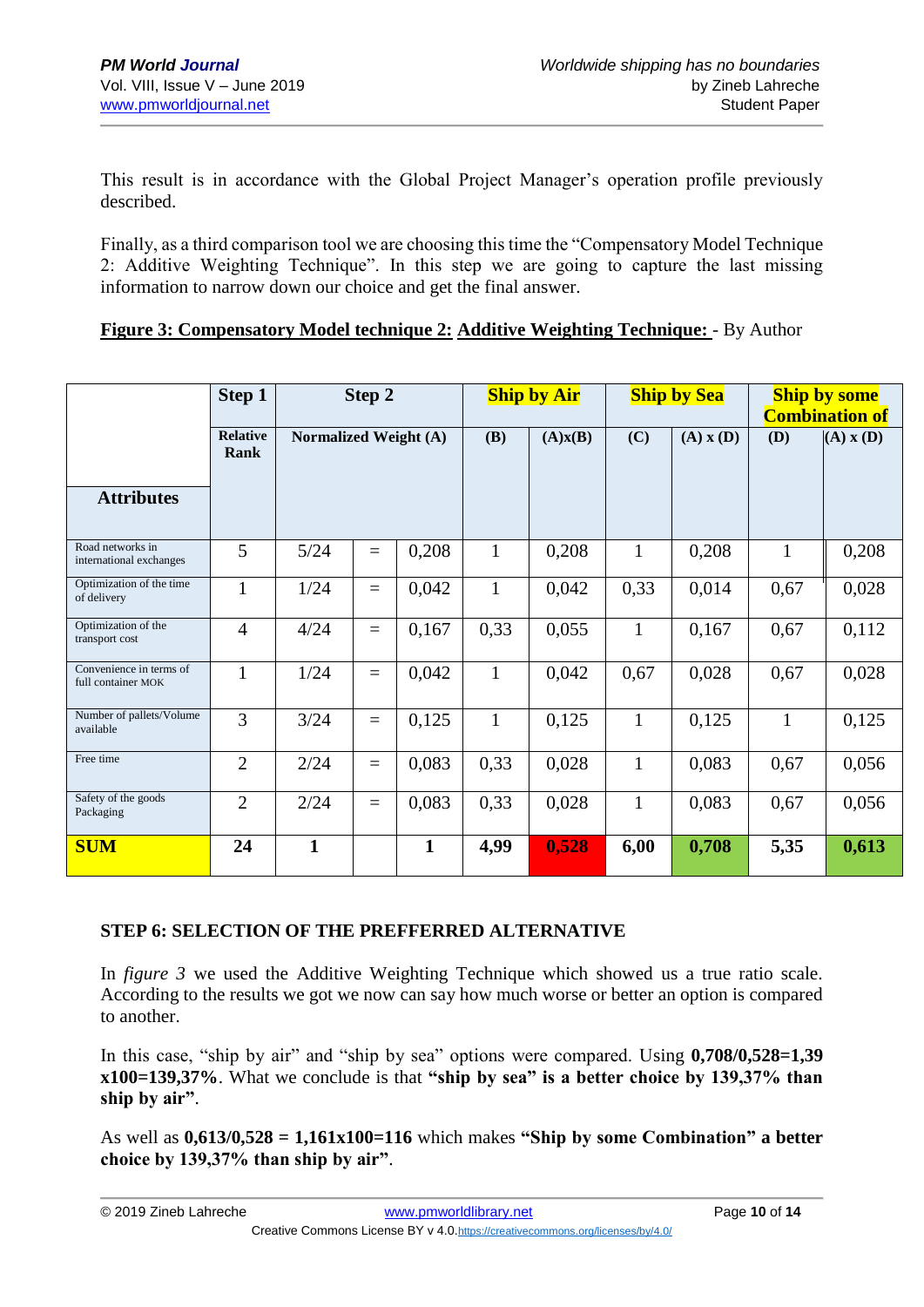For the specific case we are studying the recommendation to the Global Project Manager would be to use "ship by sea" mode of transport if there is a shipping port available nearby. In the case the final place of delivery is located in a remote area which doesn't hold a port service activity the best advice is to use "Ship by some Combination" option: first send the goods by boat to the nearest port available and then forward the goods by truck to the reception point.

## **STEP 7: PERFORMANCE MONITORING AND POST EVALUATION OF RESULTS**

The purpose of this research was to define the best possible alternative for a Global Project Manager's importation operation. We went together deeply through the 5 possible shipping options to decide which one feats the best. After considering them all we used a Multi Attribute Decision Making (MADM) Process so we could narrow down our choice to only 3 possible shipping options. To reach a conclusion we were helped by different comparison techniques which results demonstrated to us that "ship by sea" and "ship by some combination" were the two best alternatives depending whether there is a port or not.

#### **CONCLUSIONS**

In nowadays inter-connected world boundaries become more and more thin. International shipping industry is responsible for the carriage of around 90% of world trade and all kind of goods are trade between the four corners of the world. A great number of projects from different sectors participates in International exchanges to be more competitive. It is fundamental that a Global Project Manager is able to perform an import operation cleverly. He must also hold the appropriate knowledge to always choose the best appropriate shipping option.

Since international shipping requires methodology is it valuable for future Project Manager to clearly understand the strategic issues arising while directing an operation.

We tried here to demonstrate under which mode of transport a Global Project Manager should procure goods for the project.

Through the different step's results, we conclude seaway was the most relevant, sometimes combined to roadway to forward the delivery to the port.

This should be stated in the sales contract and carriage contract as well as the agreed INCOTERM which is a topic who deserves its own follow-on research.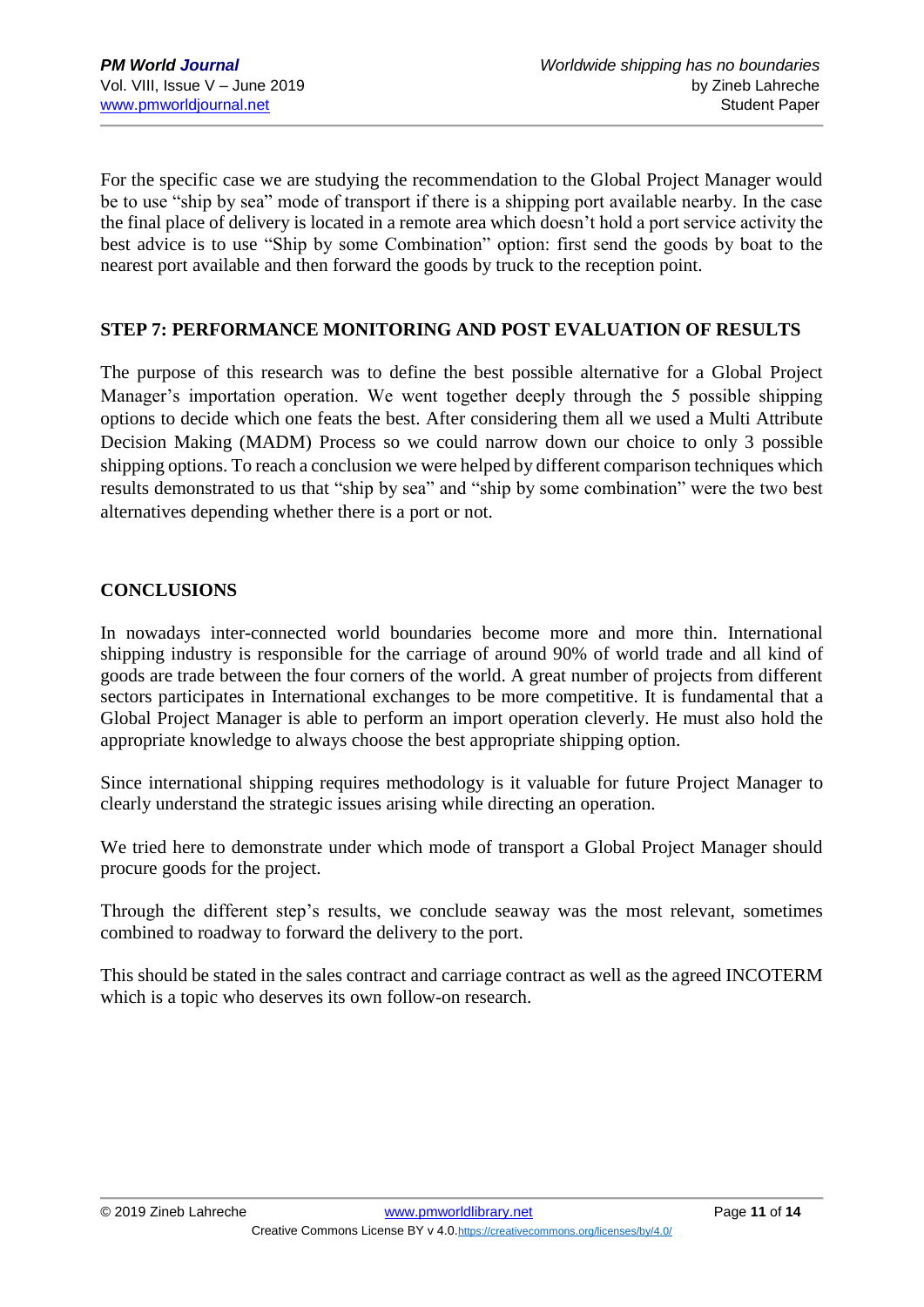## **BIBLIOGRAPHY**

World Population Clock: 7.7 Billion People (2018) - Worldometers. (218). Retrieved from <http://www.worldometers.info/world-population/>

Elert, G. (n.d.). Area of Earth's Land Surface - The Physics Factbook. Retrieved from <https://hypertextbook.com/facts/2001/DanielChen.shtml>

Transportation Modes, Modal Competition and Modal Shift. (2018, August 10). Retrieved from [https://transportgeography.org/?page\\_id=1731](https://transportgeography.org/?page_id=1731)

INCOTERMS 2010: ICC OFFICIAL RULES FOR THE INTERPRETATION OF TRADE TERMS. (n.d.). Retrieved from<https://www.searates.com/reference/incoterms/>

Incoterms® rules 2010 - ICC - International Chamber of Commerce. (n.d.). Retrieved from <https://iccwbo.org/resources-for-business/incoterms-rules/incoterms-rules-2010/>

Murray C., Holloway D., Timson-Hunt D., (2012). The Law and Practice of International Trade. 12th ed. London: Sweet & Maxwell.

Guner-Ozbek M D (Ed.), (2011). The United Nations Convention on Contracts for the International Carriage of Goods Wholly or Partly by Sea. 1st ed. Berlin: Springer.

Wilson J F, (2010). Carriage of Goods by Sea. 7th ed. England: Pearson.

Yiannopoulos. (n.d.). Carriage of goods: law. Retrieved from [https://www.britannica.com/topic/carriage](https://www.britannica.com/topic/carriage-of-goods)[of-goods](https://www.britannica.com/topic/carriage-of-goods)

Ozdel, M. (n.d.). Carriage of goods by sea: Retrieved from [https://london.ac.uk/courses/carriage-goods](https://london.ac.uk/courses/carriage-goods-sea)[sea](https://london.ac.uk/courses/carriage-goods-sea)

Why do Nations Import? Globalization101. Retrieved from [http://www.globalization101.org/why-do](http://www.globalization101.org/why-do-nations-import/)[nations-import/](http://www.globalization101.org/why-do-nations-import/)

Christopher J. Giaschi, & Giaschi & Margolis Vancouver, B.C. (2014, November). CANADIAN LAW OF CARRIAGE OF GOODS BY SEA: AN OVERVIEW. Retrieved from [http://www.admiraltylaw.com/papers/carriage\\_of\\_goods\\_outline.pdf](http://www.admiraltylaw.com/papers/carriage_of_goods_outline.pdf)

A Lexis PSL document produced in partnership withMayer Brown International LLP. (2012, October). *The pros and cons of arbitration*. Retrieved from [https://m.mayerbrown.com/Files/News/04165fd5-5165-41ea-bb6f-](https://m.mayerbrown.com/Files/News/04165fd5-5165-41ea-bb6f-19d9235c171d/Presentation/NewsAttachment/7e531e5e-4040-4251-b1a8-1d4b6168c99b/Practice%20Note_Duncan_Pros-Cons-Arbitration_oct12.pdf)[19d9235c171d/Presentation/NewsAttachment/7e531e5e-4040-4251-b1a8-](https://m.mayerbrown.com/Files/News/04165fd5-5165-41ea-bb6f-19d9235c171d/Presentation/NewsAttachment/7e531e5e-4040-4251-b1a8-1d4b6168c99b/Practice%20Note_Duncan_Pros-Cons-Arbitration_oct12.pdf) [1d4b6168c99b/Practice%20Note\\_Duncan\\_Pros-Cons-Arbitration\\_oct12.pdf](https://m.mayerbrown.com/Files/News/04165fd5-5165-41ea-bb6f-19d9235c171d/Presentation/NewsAttachment/7e531e5e-4040-4251-b1a8-1d4b6168c99b/Practice%20Note_Duncan_Pros-Cons-Arbitration_oct12.pdf)

Volume VII, Issue 11 November 2018 - Project Management World Journal. (n.d.). Retrieved from [https://pmworldjournal.net/?fbclid=IwAR0DlAqNQeKukmKAj\\_bmJJDpNmExl7Z2BBkivNkDtovq2Ph](https://pmworldjournal.net/?fbclid=IwAR0DlAqNQeKukmKAj_bmJJDpNmExl7Z2BBkivNkDtovq2PhKCGmT6d4z8eg) [KCGmT6d4z8eg](https://pmworldjournal.net/?fbclid=IwAR0DlAqNQeKukmKAj_bmJJDpNmExl7Z2BBkivNkDtovq2PhKCGmT6d4z8eg)

BNP LE MAG PRO. (2018, May 18). COMMENT CHOISIR LES BONS INCOTERMS ? Retrieved from<https://lemagpro.bnpparibas/article/comment-choisir-les-bons-incoterms>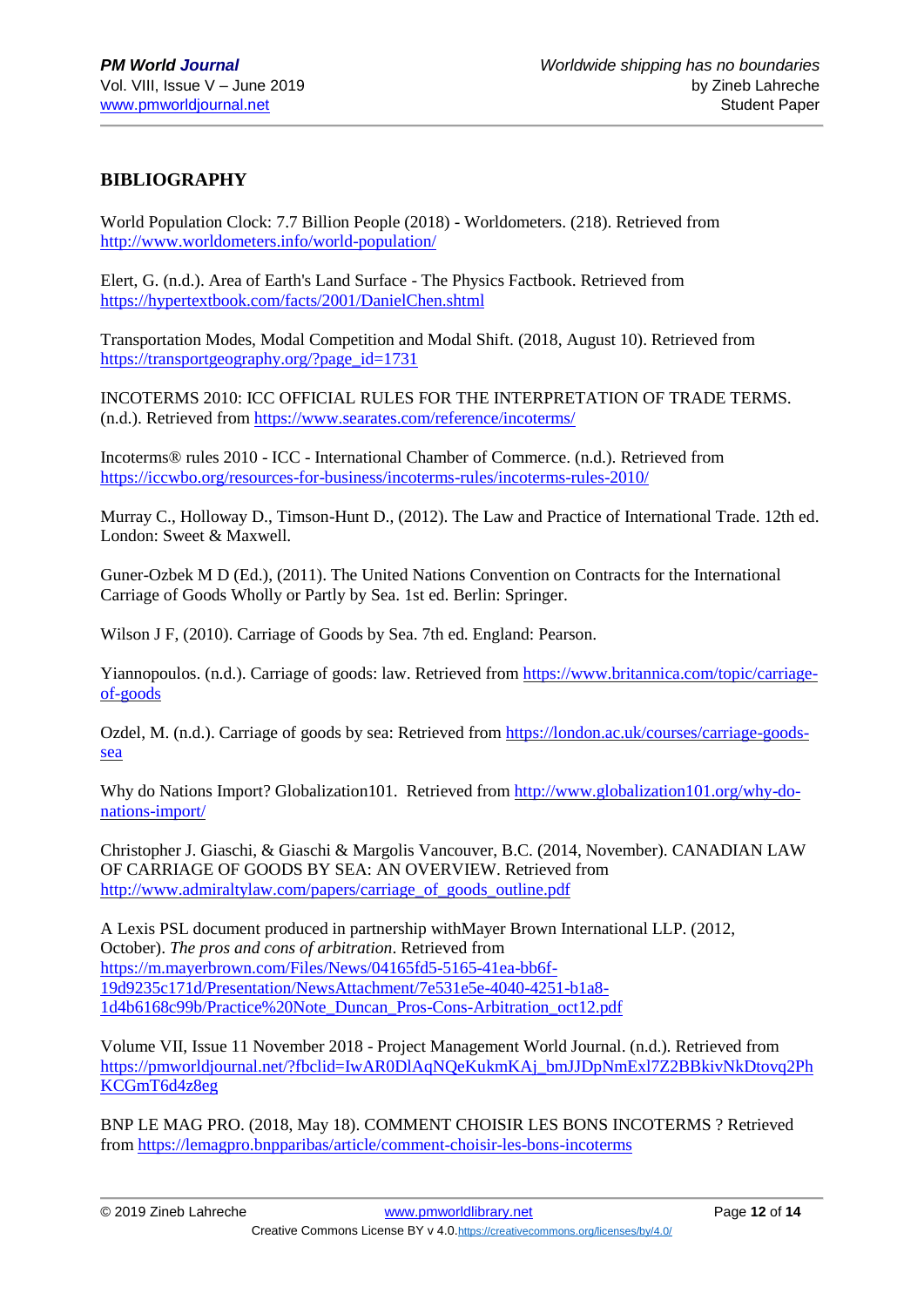By Promptus LLC in Freight Forwarding. (2018, January 22). Understanding the Incoterms 2010: The Latest Rules and Regulations. Retrieved from https://www.promptus.us/understanding-incoterms-2010 latest-rules-regulations/

ArtMedia. (n.d.). Incoterms. Retrieved from<https://logisticssolutions.ge/eng/static/148/tools/incoterms>

Dr Scott Morgan. ( 18). What is Contract Law? | Become a Contract Lawyer. Retrieved from <http://legalcareerpath.com/what-is-contract-law/>

Richard D. Cudahy. (n.d.). The Sales Contract Formation. Retrieved from [https://scholarship.law.marquette.edu/cgi/viewcontent.cgi?referer=https://www.google.com/&httpsredir=](https://scholarship.law.marquette.edu/cgi/viewcontent.cgi?referer=https://www.google.com/&httpsredir=1&article=2568&context=mulr) [1&article=2568&context=mulr](https://scholarship.law.marquette.edu/cgi/viewcontent.cgi?referer=https://www.google.com/&httpsredir=1&article=2568&context=mulr)

PANDA DOC. (n.d.). Transportation Services Agreement Template - Get Free Sample. Retrieved from <https://www.pandadoc.com/transportation-services-agreement-template/>

Incoterm chart. (n.d.). Retrieved from https://www.wcl-shipping.com/wcl-17/wcl/images/pdf/incoterms\_2010\_chart.pdf

Courter, J. (n.d.). Choosing the Right Shipping Strategy. Retrieved from http://www.pbd.com/blog/choosing-the-right-shipping-strategy

Fleet Logistics Inc. (2017, August 22). Shipping with your supplier vs. with your freight forwarder: pros & cons. Retrieved from https://www.tryfleet.com/blog/2017/08/22/shipping-supplier-forwarder-proscons

17 (Must know) import and export procedure(s) and documentation. (2018, July 1). Retrieved from <https://exportimportpractical.com/2017/12/03/export-import-procedures-and-documentation/>

Methods of international transport. (2016, 13). Retrieved from http://www.exportiamo.it/areetematiche/12950/methods-of-international-transport/